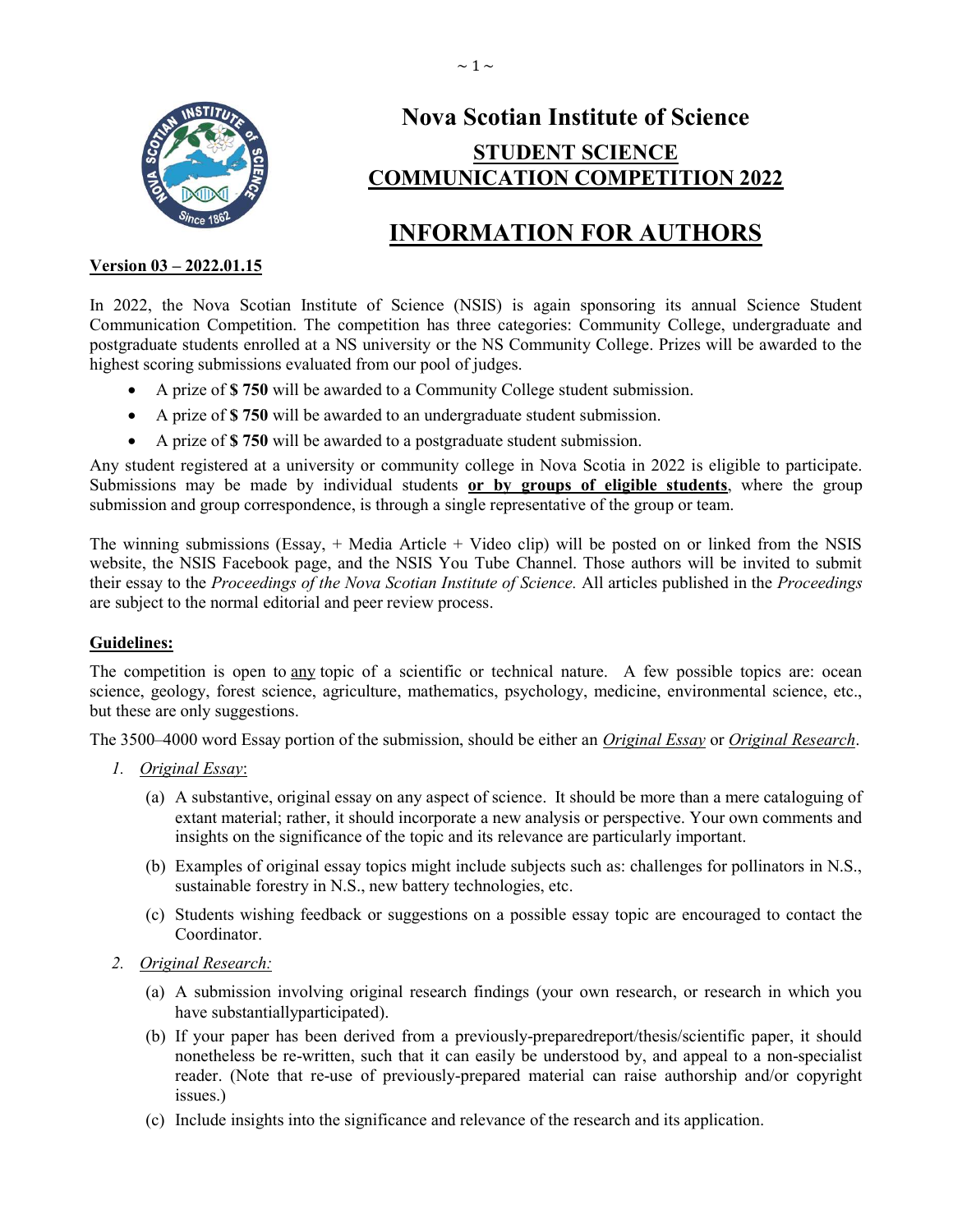The 400 word Media Article, on the same topic as the Essay or Research, should be prepared with an expectation that the intended reading audience would be that of the general public reading a local newspaper.

The 4 minute video, on the same topic as the Essay and Media Article, should be prepared with an expectation that the intended reading audience would be that of the general public reading a Google News feed.

Note! You should assume that your potential readers have a general scientific knowledge but are not acquainted with, or specialists in, your specific subject. We expect that your essay will be directed to a general, albeit educated, audience. Avoid jargon and acronyms. If you must use specific technical terms or acronyms they should be defined or explained, preferably in a Glossary. Scientific American, The Smithsonian, The New Scientist, etc. can serve as models for the level of writing.

### Format of Manuscripts Submitted:

Aim for about 3,500-4,000 words, not counting the abstract, figure captions and references. Please number all of the pages. Diagrams and graphs can be included and are usually printed across the width of a page. Black and white photos are fine, and figures in colour can be considered. Use a line spacing of 1.2 to 1.5 with an easy-toread, 12-point font, and proper formatting.

It can be helpful if the paper is divided into sections such as: Title/Author/Affiliation, Abstract (brief), Introduction, Methodology (if applicable), Results (if applicable), Discussion, Conclusions, Acknowledgements, References. No separate title page is needed. References should be presented in a readily accessible form, such as that used by a prominent, generalistscience journal (e.g.: Nature).

## Judging:

All submissions will be judged according to the following criteria:

- Appeal to a broad audience; i.e.: able to be understood by non-specialists in the area.
- Originality of the subject, treatment, findings, methods and techniques. (See below.)
- Scientific and technical correctness, value, significance, and relevance. (See below.)
- Clarity of presentation: clear, comprehensive, concise, logical, well-explained, readable.
- Free of spelling, grammatical and typographical errors.
- Overall impression of the paper.

Note that while we work to a grading template, we use a panel of Judges with different scientific backgrounds and perspectives. Some may favour an essay with some relevance to N.S., although that tends not to be weighted heavily. In any case, decisions of the applicable Judges are final, and are not subject to appeal.

### Submissions:

This being a communications competition, you should be the sole author and creator of the manuscript. You must indicate that the writing is wholly your own and acknowledge the role any others played in preparing your submission (e.g.: minor editorial suggestions from your professor or advisor, provision of photographs, etc.). If the paper includes work done in collaboration with others, their contributions to the text should kept to a minimum, and explicitly noted in the Acknowledgements. Also, indicate if the paper has been, or is likely to be, used substantially elsewhere,

Note: if you are submitting original data, include the name of your research supervisor and provide a statement that your supervisor (and any co-workers involved in the work) have agreed to the inclusion of the data in your paper. All personal or scientific information that you provide will be held in confidence.